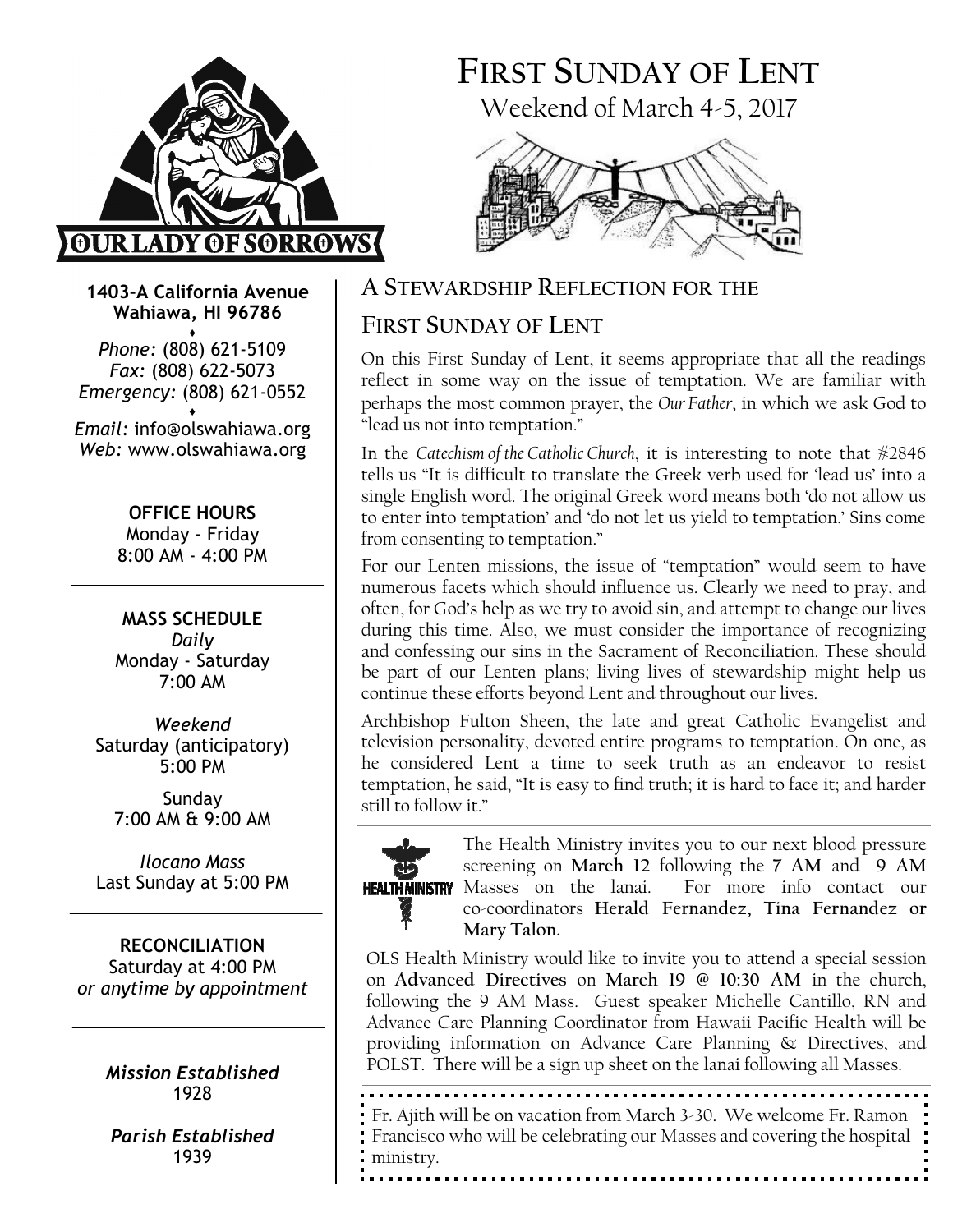## WEEKLY CALENDAR

| Mar 4 (Sat)   | 1st Sunday of Lent                                                                                                                    |
|---------------|---------------------------------------------------------------------------------------------------------------------------------------|
| Mar $5(Sun)$  | 1st Sunday of Lent<br>10:30am RE classes<br>10:30am Parent 1st Communion Class (PH)                                                   |
| Mar $6(Mon)$  | Lenten Weekday<br>6:30pm Middle School Ministry (Lib)<br>7:00pm EPIC Young Adult Mardi Gras (PH)                                      |
| Mar 7 (Tue)   | <b>Sts Perpetua &amp; Felicity</b><br>7:00pm Health Ministry Mtg (PH)<br>7:00pm Adult Bible Study (Lib)                               |
| Mar 8 (Wed)   | St John of God<br>10:00am CO Vicariate Priest Vicariate Mtg                                                                           |
| Mar $9$ (Thu) | <b>St Frances of Rome</b><br>9:00am Craft Guild (PH)<br>10:00am Charismatic Prayer Group (Lib)<br>7:00pm Knights of Columbus Mtg (PH) |
| Mar 10 (Fri)  | Lenten Weekday<br>11:45am + Carl Caraulia Funeral Svc (MMP)<br>7:00pm Stations of the Cross                                           |
| Mar 11 (Sat)  | Lenten Weekday<br>St Joseph Novena begins                                                                                             |
| Mar 12 (Sun)  | 2nd Sunday of Lent<br>10:30am RE classes<br>10:30am Parent 1st Communion Class (PH)<br>1:00pm Altar Society Mtg (PH)                  |

∗OLS = Our Lady of Sorrows / CH = Church / PH = Parish Hall / Lib = Library / Sch = School MMP = Mililani Mortuary Park / WGH = Wahiawa General Hospital

## **OBITUARY: MAY THEY REST IN PEACE**

**+Mariano (Carl) Caraulia** Mar. 10 11:45am Funeral Svc – MMP **+Marina Evangelista** Mar. 15 6:30pm Wake Svc - MMP Mar. 16 11:00am Funeral Mass - OLS **+Mildred Nacapuy** Mar. 18 11:00am Funeral Mass – OLS **+Aurelio Moises** Mar. 29 11:45am Funeral Svc – MMP **+Pacita "Pat" Tolentino** Apr. 3 10:15am Funeral Svc – MMP

# Congregation of the Sacred Hearts of Jesus & Mary 1st Annual **Seminarian Education Fundraiser** Saturday, April 29, 2017 Mass-10:00 AM Lunch-11:00 AM St. Ann Church & Model Schools

There are two seminarians from Hawaii. Tickets on sale this weekend following all the Masses. A bus will be provided if there is enough interest. For more info contact Tony Espiritu at 621-7275.



## TODAY'S READINGS

[Liturgical Color: Violet]

#### **Genesis 2:7-**9; 3: 1**-7**

She took some of its fruit and ate it; and she also gave some to her husband who was with her.

**Romans 5:12-19**

Through the obedience of the one, the many will be made righteous.

**Matthew 4:1-11**

At that time Jesus was led by the Spirit into the desert to be tempted by the devil.

NEXT SUNDAY'S READINGS [Liturgical Color: Violet] Genesis 12:1-4a · 2 Timothy 1:8b-10 · Matthew 17:1-9

## STEWARDSHIP OF TREASURE

| Weekend of February 24-25, 2017    |            |  |
|------------------------------------|------------|--|
| <b>OFFERINGS</b>                   |            |  |
| Sunday Offering                    | \$4,664.17 |  |
| SS.CC. Retirement Fund             | 20.00      |  |
| <b>MISCELLANEOUS OFFERINGS</b>     |            |  |
| <b>Blessings</b>                   | 30.00      |  |
| Property Insurance                 | 15.00      |  |
| <b>OTHERS</b>                      |            |  |
| Candles                            | 298.10     |  |
| <b>FIF Pledge Payments</b>         | 1,245.00   |  |
| <b>Mahalo for your generosity!</b> |            |  |
|                                    |            |  |

Offertory Envelopes: Please call the bookkeeper at 621-5109 ext. 9720 if you are in need of a new box.

# SOCIAL MINISTRY UPDATE 375 lbs. collected

## 68 bags distributed to 157 adults & 65 children

The food pantry has a good supply of rice and canned meats at this time. We are in need of the following items:



Donations Needed **Canned Fruit Canned Green Vegetables Canned Corn/Peas Canned Soup Pork and Beans/Kidney Beans Canned spaghetti, spaghetti o's, stew, chili or other similar canned meals Macaroni and Cheese** 

You may bring these or any other non-perishable food items to any of our Masses or to the parish office.

### Mahalo for your generosity!

The food pantry would like to thank the Knights of Columbus for helping with the cleaning of the pantry.